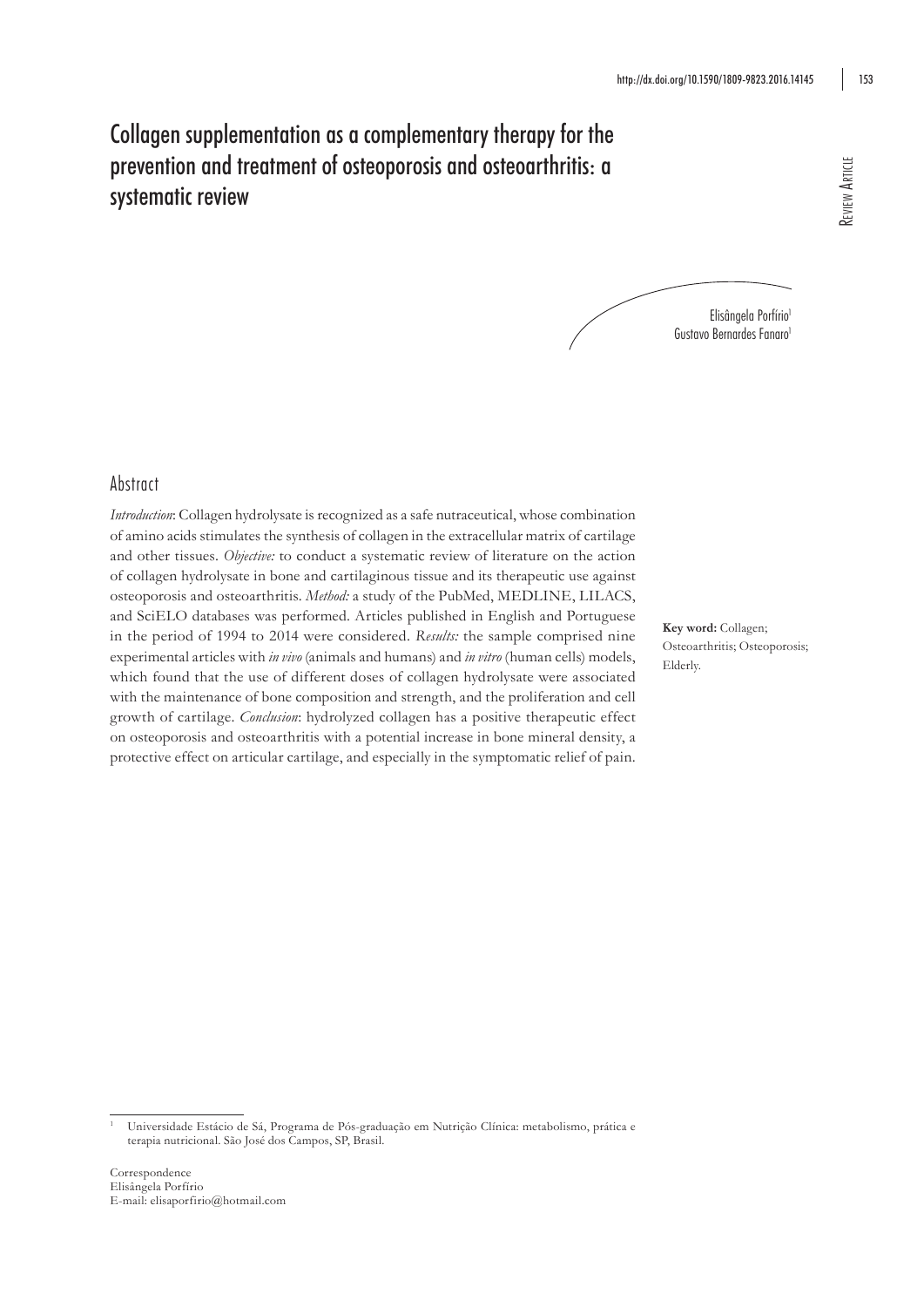## INTRODUCTION

The human body goes through several stages: childhood, puberty, maturity or stabilization and then aging. Aging occurs through several changes, and begins as early as the second decade of life. At first, these changes are barely noticeable, but by the end of the third decade many important functional and/or structural changes have taken place<sup>1</sup>.

Evidence indicates that many chronic diseases result from the interaction of various factors, including genetic, environmental and lifestyle. Those that are classified as modifiable include: smoking, alcohol intake, eating habits, a sedentary lifestyle, stress, while those classified as not modifiable are heredity, gender and age.<sup>2</sup>

Osteoporosis (OP) constitutes a disease of the skeleton of multifactorial cause that is characterized by reduced bone mass and deterioration of the anatomical and structural integrity of the bones, leading to increased bone fragility and susceptibility to fracture. The group most affected by OP are older women whose decreased estrogen production after menopause accelerates bone loss.3

Among joint diseases, osteoarthritis (OA) is the most prevalent and evolves slowly over decades, manifesting itself in episodes of pain and culminating in the loss of joint function. Inconclusive studies indicate that bone changes can initiate or influence the degradation of cartilage. Despite many efforts, there is so far no cure for OA, and the treatments available, both pharmacological and non-pharmacological, only act in reducing the symptoms, especially pain, inflammation and immobility.<sup>4,5</sup>

Nutraceuticals are substances which can act as adjuvants in the prevention and treatment of chronic diseases, in particular OA. The term nutraceutical comes from the combination of the words "nutrition" and "pharmaceutical". It corresponds to foods or products that not only provide health benefits, but are also, by definition and regulation, devoid of adverse effects. Collagen hydrolysate (CH) is recognized as a safe food

with minimal adverse effects, whose amino acid composition provides elevated levels of glycine and proline, which accumulate when properly digested, preferentially in cartilage.4

Both aging and a poor diet can affect the level of collagen in the body. These changes are not noticeable in the early stages of life, but become evident in the mature phase, in which food intake does not meet the recommended requirements as effectively, in terms of energy and macro and micronutrients.<sup>6</sup> Also at this stage the chances of developing bone and joint disorders are higher. Balanced nutrition is essential not only for preventing chronic diseases, but also for maintaining a healthy body and ensuring its proper functioning.<sup>7</sup>

Thus, the aim of this study was to perform a systematic review of literature on the action of collagen hydrolysate in bone and cartilage tissue, and its therapeutic effects on osteoporosis and osteoarthritis.

#### METHOD

A systematic review of literature was carried out, focusing on scientific articles that studied the action of collagen hydrolysate on cartilage and bone, as well as their possible therapeutic support in cases of osteoarthritis and osteoporosis. The PubMed, MEDLINE, LILACS and SciELO databases were consulted, and the descriptors used for research were *collagen hydrolysate*, combined with *osteoporosis, osteoarthritis, bone, cartilage, aging*, *ingestion*  and *supplement*. The search period was from January 1994 to May 2014. The review was conducted from January to May 2014.

The inclusion criteria were: experimental articles, in English and Portuguese, published between January 1994 and May 2014, with the object of study the action of collagen hydrolysate in bone and cartilage tissue as well as its therapeutic effects in osteoporosis and osteoarthritis. Excluded from the search were meta-analyses, notes, case reports, theses; articles involving other causes of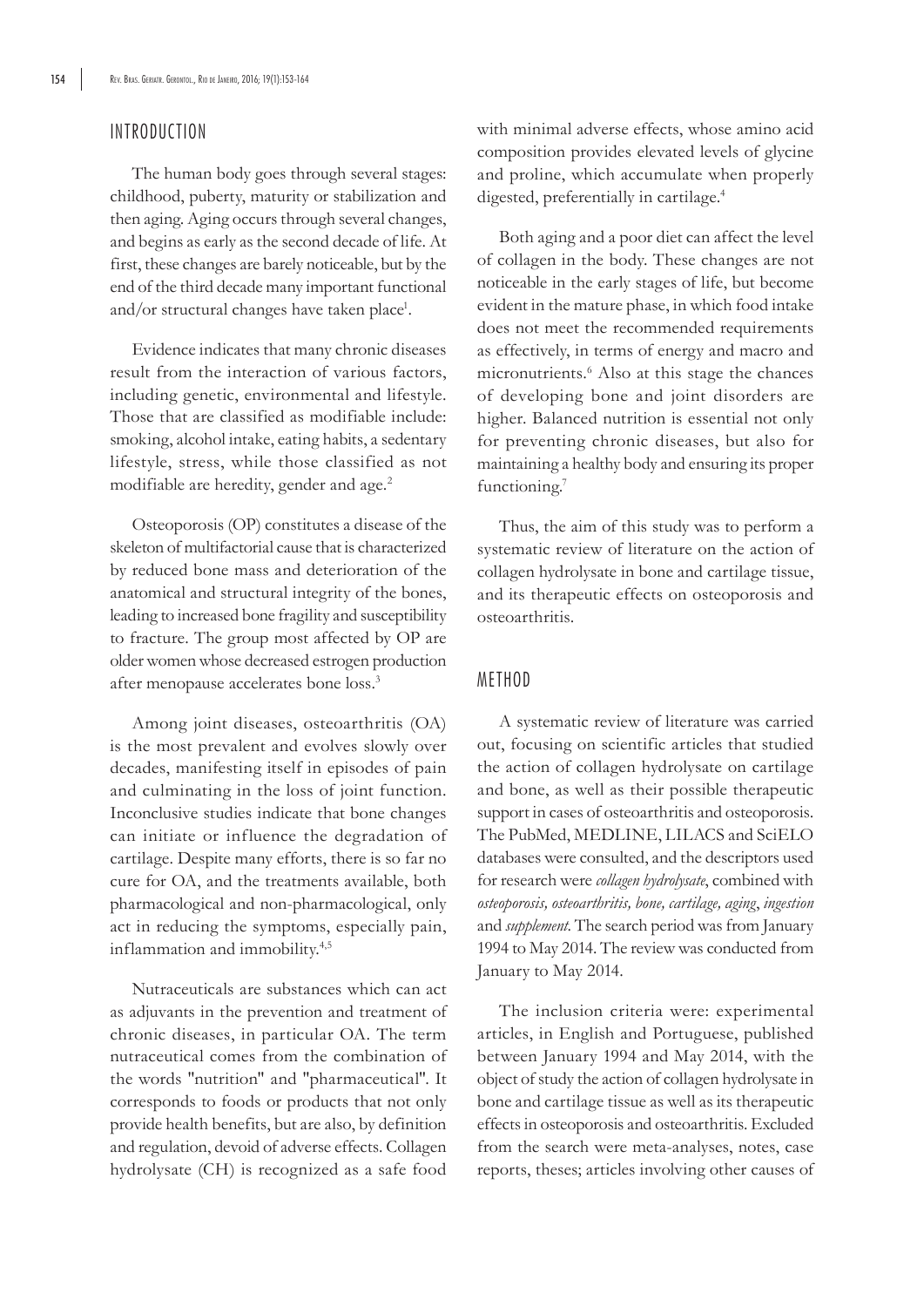bone and/or joint disease; articles that combined drugs with oral supplementation of collagen; and duplicated items indexed in more than one of the selected databases.

The process for inclusion of articles in the study involved the reading the titles and abstracts by two independent reviewers, who applied the inclusion and exclusion criteria. In case of disagreement, the study was selected for evaluation of the full text.

## RESULTS

The initial search, based on a combination of terms, identified 187 articles. After verification of the existence of duplicity, 57 were excluded. Considering the titles and abstracts based on a wide

selection of work that would likely be of interest, 62 articles were excluded, leaving 68 studies, 47 in PubMed and 21 in MEDLINE, LILACS and SciELO. Articles that met the eligibility criteria were retrieved so the full text could be read, with a view to further evaluation. At this stage 59 publications were excluded that did not meet the purpose of this research.

Nine experimental articles were identified as the basis for discussion in this review. The nine included: five research articles with human models, three with animal models, and one that evaluated, respectively, *in vitro* models (human cells) and animal models.

Table 1 presents the experimental data of the articles included in this systematic review.

| Author                        | Sample                                                              | Method                                                                                            | Results                                                                                                                                          | Conclusion                                                            |
|-------------------------------|---------------------------------------------------------------------|---------------------------------------------------------------------------------------------------|--------------------------------------------------------------------------------------------------------------------------------------------------|-----------------------------------------------------------------------|
| Hays et al. <sup>24</sup>     | Humans:<br>nine elderly<br>women<br>(between 65-85<br>years of age) | Whey protein $(0.85)$<br>g/kg/weight/day)<br>15 days<br>CH (0, 81 g/kg)<br>weight/day)<br>15 days | Whey protein group:<br>Lower weight;<br>higher excretion of<br>nitrogen<br>CH group:<br>Maintaining of weight;<br>Lower excretion of<br>nitrogen | Maintaining<br>of weight and<br>muscle mass                           |
| Guillerminet et<br>$al.^{26}$ | In vivo<br>Mice                                                     | CH 10 or 25 g/kg/<br>weight/day<br>4-12 weeks<br>Bone mineral<br>density                          | Higher growth and<br>differentiation of<br>osteoblasts;<br>higher growth and<br>differentiation of<br>osteoclasts                                | Osteoprotective<br>action                                             |
| Jackix et al. <sup>27</sup>   | Rats, six groups                                                    | CH 50 mg; 100 mg,<br>control (gelatin)<br>Sample of femur<br>and vertebral<br>column.             | Supported weight four-<br>times heavier;<br>Higher percentage of bone<br>protein;<br>Higher bone<br>mineralization                               | Greater<br>conservation of<br>the composition<br>and bone<br>strength |

#### **Table 1.** Distribution of articles according to author, sample, method, results and conclusion. May, 2014.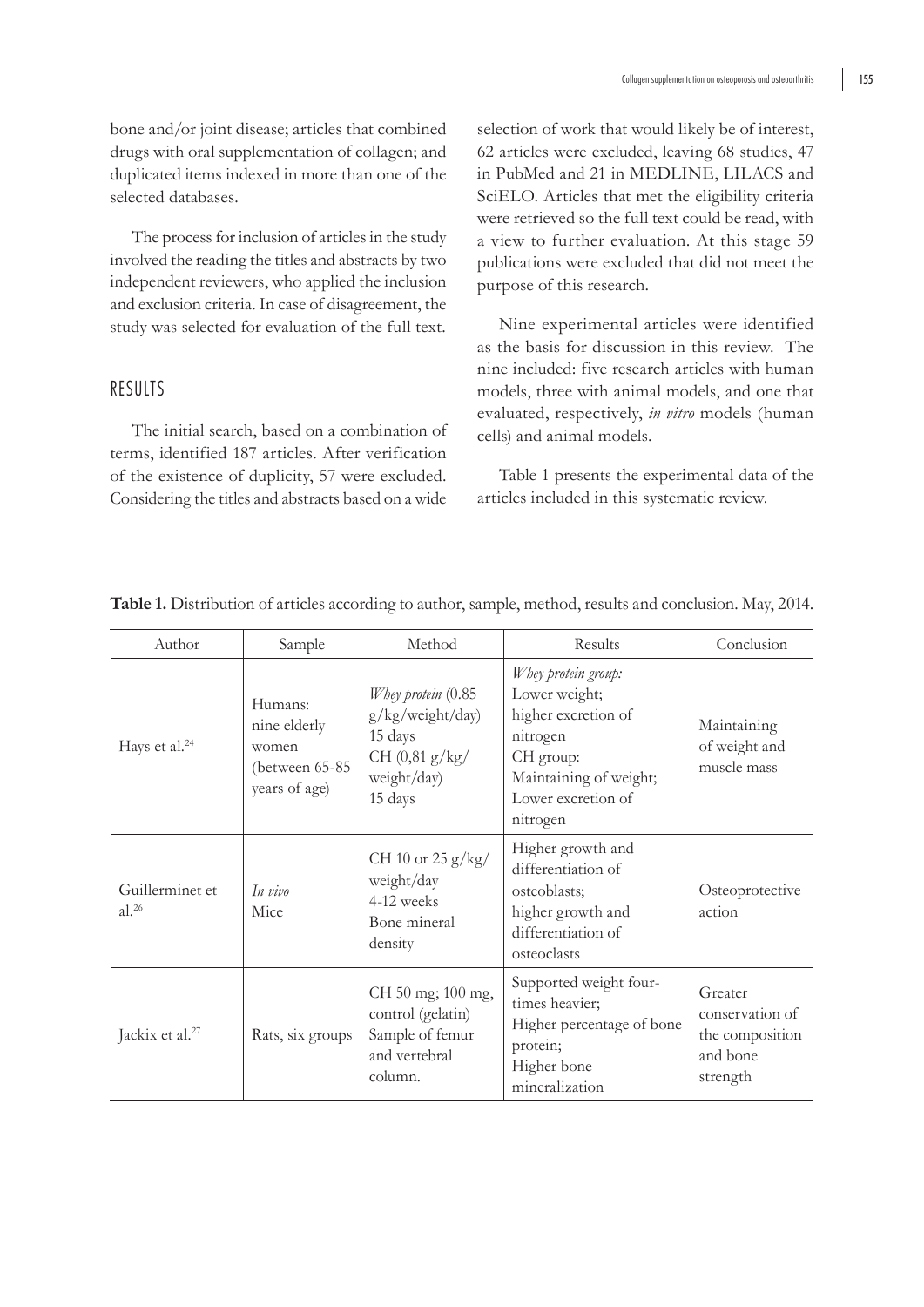| Author                         | Sample                                                   | Method                                                                                                                                                          | Results                                                                                                             | Conclusion                                                                                 |
|--------------------------------|----------------------------------------------------------|-----------------------------------------------------------------------------------------------------------------------------------------------------------------|---------------------------------------------------------------------------------------------------------------------|--------------------------------------------------------------------------------------------|
| Kim et al. <sup>28</sup>       | In vitro<br>Human cells                                  | Gene COL1A1                                                                                                                                                     | Increased osteoblast<br>differentiation by gene<br>expression                                                       | Osteoprotective<br>action                                                                  |
|                                | In vivo<br>Rats                                          | CH 150; 500 mg/<br>kg/weight/day<br>12 weeks<br>Vertebrae, lumbars                                                                                              | Increase of bone mineral<br>density                                                                                 |                                                                                            |
| Clark et al. <sup>34</sup>     | Humans:<br>147 athletes                                  | CH 10 g<br>placebo (xanthan<br>gum)<br>Inflammation,<br>mobility and joint<br>pain                                                                              | Significant improvement<br>in pain<br>(knee arthralgia)                                                             | Reduction of<br>pain, protection<br>of cartilage                                           |
| Sugihara et al. <sup>37</sup>  | Humans:<br>five individuals                              | CH 8 g<br>Blood samples 0,5;<br>1; 2; 4 hours<br>Pro-Hyp; Hyp-Gly                                                                                               | Increase of AA, di- and<br>tripeptides in peripheral<br>blood                                                       | Proliferation<br>and cell growth,<br>as well as<br>protection of<br>cartilage              |
| Hartog et al. <sup>38</sup>    | Rats                                                     | CH 12,5; 25; 50 mg<br>Three consecutive<br>days<br>Induced<br>inflammation in<br>the ear<br>Blood sample                                                        | Higher concentration<br>of glycine in plasma;<br>swelling reduction;<br>proinflammatory<br>cytokines                | Potential<br>reduction in<br>pain (hip and<br>knee)                                        |
| Shigemura et al. <sup>39</sup> | Humans:<br>Healthy<br>volunteers<br>$n = 4$              | Different doses<br>of CH/kg/weight<br>(30,8; 153,8; 384,6<br>mg/kg/weight<br>Blood sample<br>before, 15, 30,<br>60, 120, 240, 360<br>minutes after<br>ingestion | Dose-dependent increase<br>of 6.43; 20.17; 32.84<br>nmol/mL in the plasma<br>concentration of Hyp,<br>respectively. | Increase of<br>Hp in plasma<br>and potential<br>of increase in<br>amino acid<br>absorption |
| Bruyère et al. <sup>40</sup>   | Humans:<br>200 patients<br>older than 50<br>years of age | CH $12 g$<br>Placebo (gel<br>capsules)                                                                                                                          | 6 month treatment,<br>improvement in symptoms<br>according to EVA-D scale;<br>tolerability                          | Efficacy and<br>safety of<br>supplementation                                               |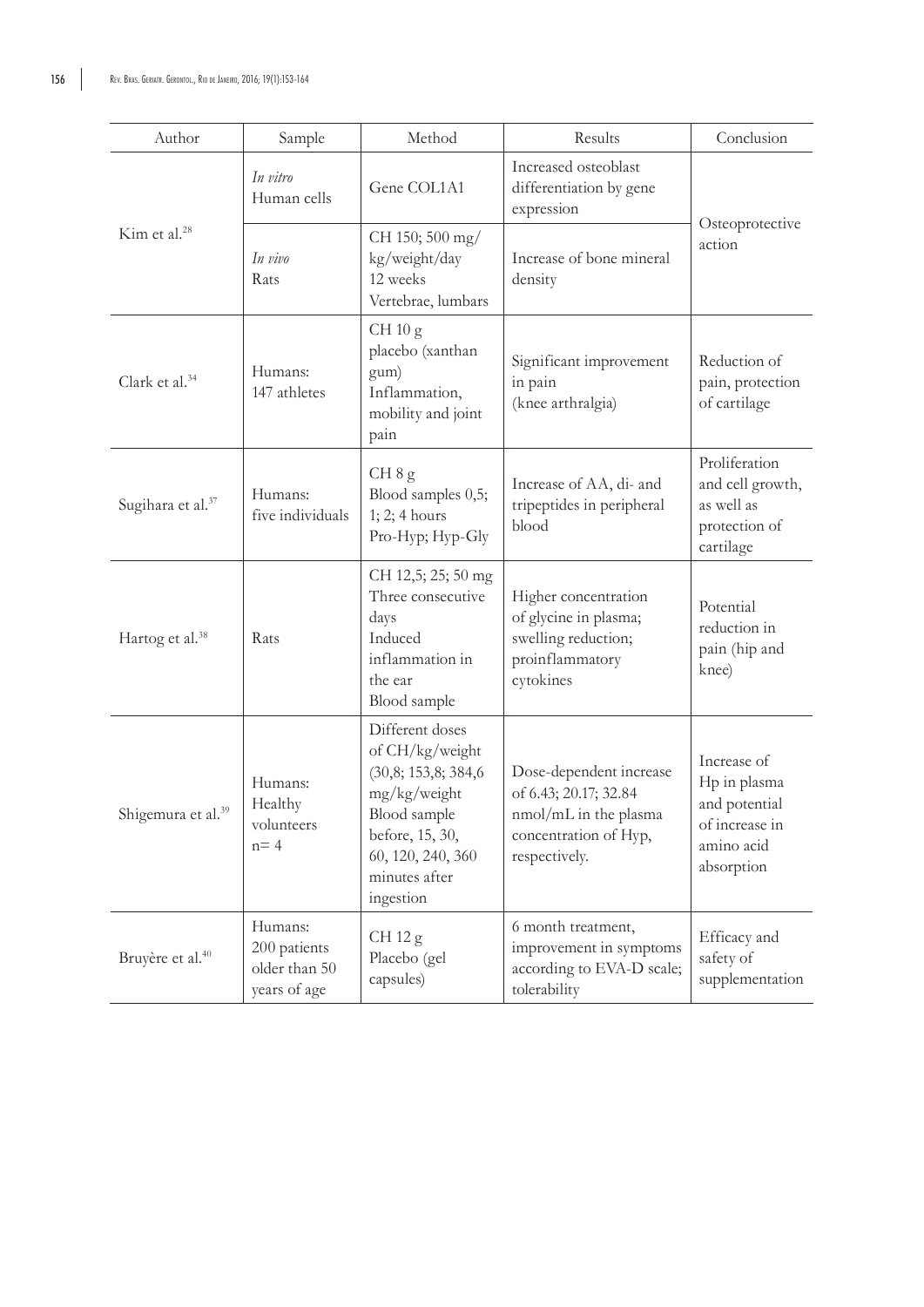Due to the progressive decrease in adaptive responses to environmental factors in elderly bodies, it is possible that aging is accompanied by chronic diseases that often require continuous treatment, causing functional limitations and some level of dependency. In several countries the elderly population receives new forms of treatment, as well as preventive care that fits the profile of the elderly individual in order to avoid unnecessary hospitalizations and thus consequent increases in health spending.<sup>8</sup> Alves et al.<sup>9</sup> points out that the aging process is not directly related to incapacitating diseases, but that chronic diseases are often associated with the effects of age.

Due to being asymptomatic, OP is often underdiagnosed and undertreated. The consequences of osteoporotic fractures include increased morbidity and mortality and an impact on social, emotional and financial quality of life. Among the fractures with greatest impact on mobility, the hip is considered the most devastating type of osteoporotic fracture, as in addition to loss of mobility, it increases the need for long-term care. Other types of fractures can also cause impact on quality of life, such as multiple or severe vertebral fractures, which are associated with significant pain; reduced lung function; decreased stature and kyphosis, which can restrict movement and increase the risk of further falls and fractures.<sup>10</sup> Bone is a complex mineralized tissue, whose main function is to resist mechanical forces. It presents specific characteristics, not only in the amount of bone tissue, but also its qualities, specifically the geometry and shape, trabecular microarchitecture, deposition of minerals and quality of collagen in the organic matrix.<sup>11</sup>

OA is a degenerative joint disease characterized mainly by a slow and gradual destruction of cartilage with a narrowing of joint space, osteophyte formation and bone sclerosis synovitis<sup>12,13</sup> and its exact cause is still unknown.14 It usually affects

middle-aged adults and although it is one of the main causes of chronic disability, conventional therapeutic treatments are still limited, as their results are minimal, and prolonged use of these drugs can cause toxicity. As a result, the dietary supplement industries are increasingly investing in the development of supplements in order to delay the disease by directly supplying natural compounds, in order to inhibit or enhance the role of biological mediators to preserve the structural integrity of the joint.15

The collagen molecule is composed of a repeating sequence of three amino acids (Gly-X-Y), where Gly is glycine; X is often proline, and Y is hydroxyproline or hydroxylysine. In general, collagen contains about 30% glycine, 12% proline, 11% alanine, 10% of hydroxyproline and 1% of hydroxylysine. From a nutritional point of view, collagen is considered an inferior quality protein, as there is a predominance of the described amino acids and minimal or no amounts of most of the essential amino acids such as tryptophan, methionine, cystine and tyrosine.16 Nevertheless, it has nutritional value because of its atypical amino acid profile which stimulates the synthesis of collagen in cartilage and the extracellular matrix of other tissues.17

Collagen, as well as other ingested proteins such as collagen, is not absorbed. Most protein digestion, approximately 80%, occurs in the duodenum and jejunum and is caused by the action of the pancreatic juice, while only 10-20% occurs in the stomach, due to hydrochloric acid and pepsin. Luminal hydrolysis of proteins and polypeptides in free amino acids (AA) and short peptides occurs in the small intestine through the action of enteropeptidase. This process, at neutral pH, activates trypsinogen and trypsin, which, in turn, promotes the activation of other propeptidases in the pancreatic juice. The AA and small peptides are hydrolyzed by brush border peptidases into AA, dipeptides and tripeptides, which are mainly absorbed at the proximal jejunum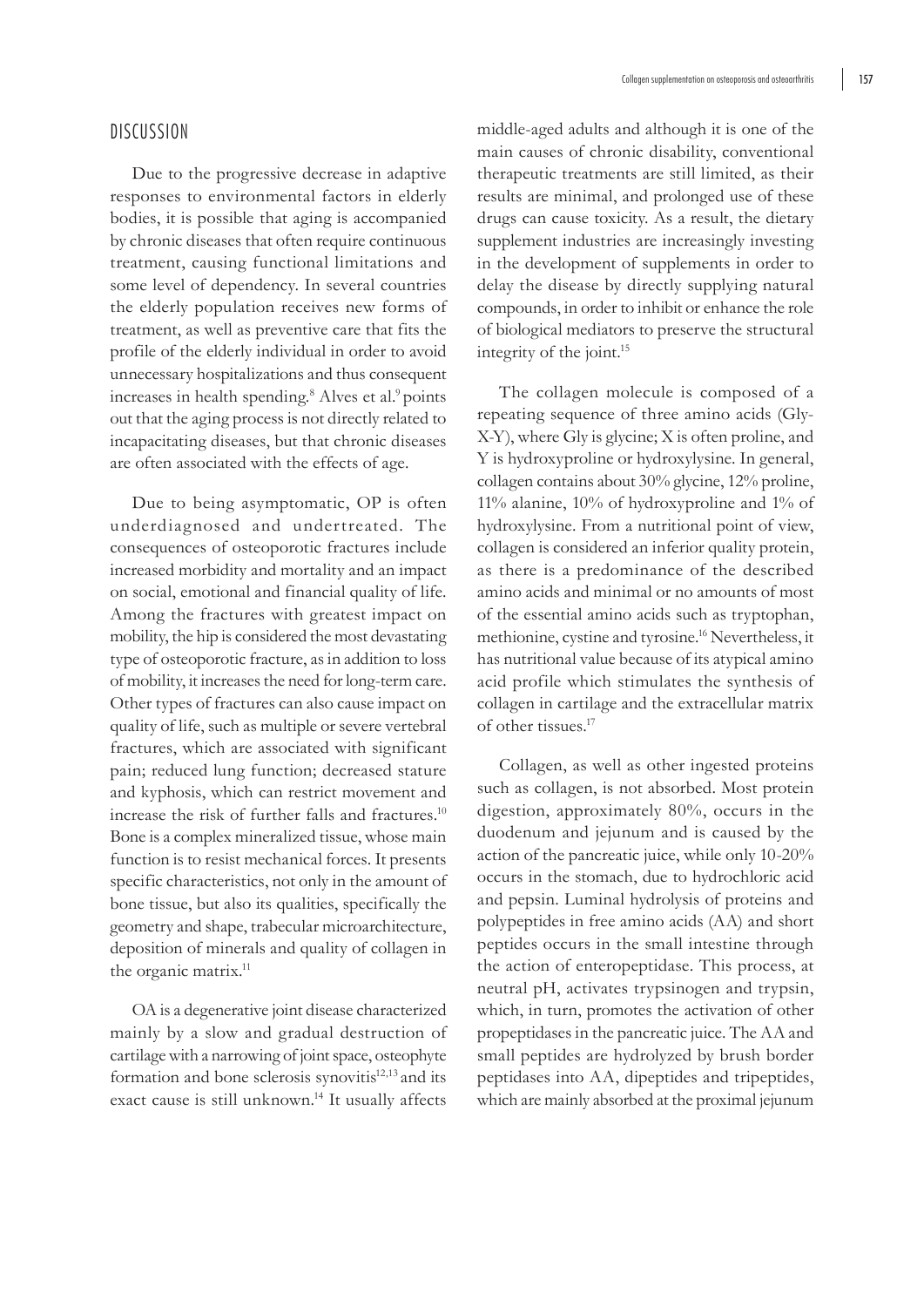by simple diffusion, facilitated diffusion or active transference by co-transport. AA peptides are intended to perform numerous functions, including the synthesis of collagen itself.18 Experiments with mice performed by Oesser et al., $19$  to quantify the distribution of radioactive collagen peptides, indicated that after intestinal absorption, peptides derived from CH accumulate preferentially in cartilage and bone.

In connective tissue, type I collagen or tropocollagen is the most abundant, and a source of partially hydrolyzed collagen (gelatin) and collagen hydrolysate. The difference between the collagen hydrolysate and gelatin is that the collagen hydrolysate is dissolved in water or brine thus making its digestion and absorption easier, allowing the production of collagen by the body from the free amino acids.<sup>20</sup> The most important feature of collagen hydrolysate is the prevalence of glycine and proline in its composition. These amino acids are essential for the stability and regeneration of cartilage.<sup>21</sup>

Although OA and OB are diseases related to skeletal disorders, epidemiological surveys rarely associate one disease with the other. Rather, the presence of one can be considered a protective factor for the other, because the increase of bone conformity in OP can maintain and preserve the articular cartilage. While there are few reports on OA in its initial stage, recent studies have reported severe microscopic changes in bone cartilage in advanced stages of OA, such as an increase in the volume of subchondral bone, low bone mineralization and mechanical strength, as well as considerable deterioration in articular cartilage. This suggests a correlation of development of OA in patients with OP, which also means that OP treatment can help prevent the progression of OA.22,23

A study carried out by Hays et al.<sup>24</sup> tested the supplementation of women aged between 65 and 85 years. The nitrogen balance was compared following supplementation with two protein compounds, "whey protein" and collagen hydrolysate. Although the amount of protein was the same for both supplements, the women who consumed the whey-based supplement experienced a decrease in body weight without a change in body profile, suggesting a loss of lean body mass, whereas the women who ingested the collagen supplement experienced no significant changes in body weight. Furthermore, nitrogen excretion was lower with the collagen hydrolysate than with the whey, thus maintaining nitrogen balance and lean body mass. Also according to Hays et al.<sup>24</sup> the study data, combined with previous estimates of protein requirements in the diet of older people, strongly indicate that the current recommended dietary intake (RDA) may be inadequate or marginal, even in normocaloric diets. They also noted that although collagen hydrolysate is deficient in essential amino acids, combining it with a diet featuring adequate amounts of protein could promote nitrogen balance.

According to Takeda et al.,<sup>25</sup> type I collagen represents 25% of the total body protein and 80% of connective tissue in humans. The synthesis of type I collagen also plays an important role in osteoblast differentiation, enhancing bone mineral density, bone mineral content and increasing the amount of type I collagen in the bone matrix.

Bone loss is due to an imbalance between bone formation and resorption, especially in women after menopause. This imbalance is characterized by excessive activity of osteoclasts on osteoblasts, leading to increased bone remodeling. According to Guillerminet et al.,<sup>26</sup> in order for the effect of collagen administration to be positive, the collagen must be hydrolyzed. In their *in vivo* studies on mice, they noted that proteins are essential for bone health and prevention of OP. The collagen modulates bone formation and mineralization of bone matrix with increased growth and differentiation of osteoblastic cells and reduction of osteoclastic cells. All collagens tested were able to increase the osteoblast activity. These results and previous observations show that the structure and amount of peptides derived from collagen after oral administration depends, not only on the collagen source, but also the molecular size of the collagen hydrolysate, suggesting that not all the collagen molecule interacts with bone cells.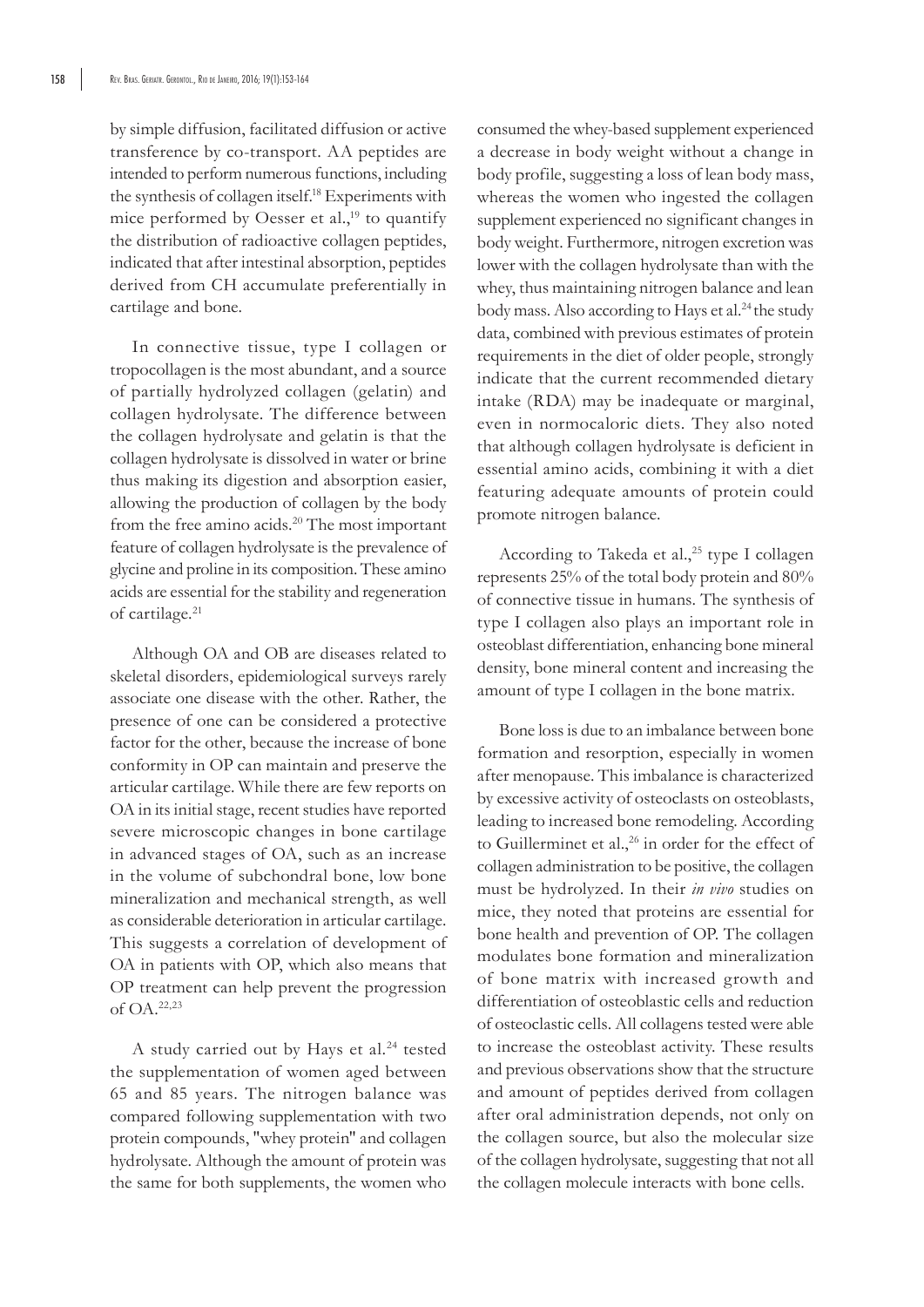Jackix et al.<sup>27</sup> noted that collagen hydrolysate contributed to bone conservation, composition and strength. This study<sup>27</sup> evaluated the result of collagen application in order to counteract the effects of ovariectomy on bone mass, biomechanical strength, protein content and serum osteocalcin levels in six groups of eight rats: three ovariectomized groups, one negative control group that had undergone sham surgery, and two intact groups. One month after surgery, the rats received a diet supplemented with gelatin (control) or CH on two levels, (1) an amount equal to five times the recommended amount for humans  $(10g / day)$ , and the other (2) with levels ten times higher, all according to the following criteria: two intact groups, gelatin and CH (ten times); three ovariectomized groups, gelatin, CH (five times) and CH (ten times); a group of sham CH (ten times). After eight weeks, samples of the femur, spine and blood were evaluated. The group that received the highest dose of CH withstood four times as much load, in addition to having the highest percentage of bone protein, mineral content and osteocalcin content among the groups. The group with the highest level of supplementation (OVX-CH10) showed divergence in levels of osteocalcin. In terms of the alkaline phosphatase results, an increase was identified in this group, but the relevance of this study was limited because the increased alkaline phosphatase may be associated with enzyme activity, as a compensatory reaction to the surgery.

A study by Kim et al.<sup>28</sup> considered bone loss to be a non-uniform process because the cancellous bone, the main component of the vertebrae, represents a higher risk than the cortical bone, the main component of the femur. Therefore, the lumbar vertebrae play a key role in monitoring OP. In this study, the authors demonstrated the functional effects of collagen hydrolysate *in vitro* and *in vivo*. In the *in vitro* tests, it was observed that CH enhances osteoblastic differentiation in human cells via the expression of the COL1A1 gene involved in the synthesis of collagen; in the *in vivo* tests, a significant increase in bone mineral density in the lumbar vertebrae was found, just like within the bodies of ovariectomized rats (OVX)

treated for 12 weeks with diets containing 0.3% and 1% CH 150mg/kg and 500mg/kg. These results suggest that CH exercises an osteoprotective action, highlighting it as a potential therapeutic alternative for the treatment and prevention of OP. High levels of bone markers in OVX rats can mask the effects of treatment with additional CH. In addition, measurements at a single time point may not determine subtle effects between the treatment and responses of bone markers.

The positive effect of the protein on bone formation is related to the composition, or in other words 50% of the bone is formed by collagen and the other half by calcium. Therefore, an unsuitable diet, not only in calcium, but also in protein would hinder bone reconstruction.<sup>29</sup>

Rezende & Gobbi<sup>30</sup> and Rezende & Campos<sup>31</sup> highlight in their research a cause other than aging for OA, whose therapeutic proposal would cover all aspects of the disease. The pathogenesis of OA comes from inflammatory and mechanical factors: inflammatory, in responses mediated by chondrocytes and synovitis; mechanical, associated with the movement and physical strength that is especially concentrated in joints. OA would result from inflammation of the joints in an attempt to correct abnormal mechanical stress. Still, for Rezende & Gobbi<sup>30</sup> and Rezende & Campos,<sup>31</sup> inflammatory responses are higher in patients with OA and enhanced aging, while the mechanical responses comprise a combination of physiological and genetic factors, and in both obesity would be an aggravating factor. Obesity increases the load on the joints and activates the production of proinflammatory adipokine receptors present on the surface of chondrocytes, osteoblasts, and both synovial and subchondral membranes.<sup>32</sup>

Zague et al., $33$  state that there is a consensus that the effects promoted by collagen peptides intake are related to their hydrolyzed form. For the authors,33 food supplements and pharmacological CH are justified because they have beneficial biological functions far beyond the reduction of pain in patients with OA. Besides being involved in the cartilage matrix synthesis, some collagen peptides exhibit both anti-hypertensive and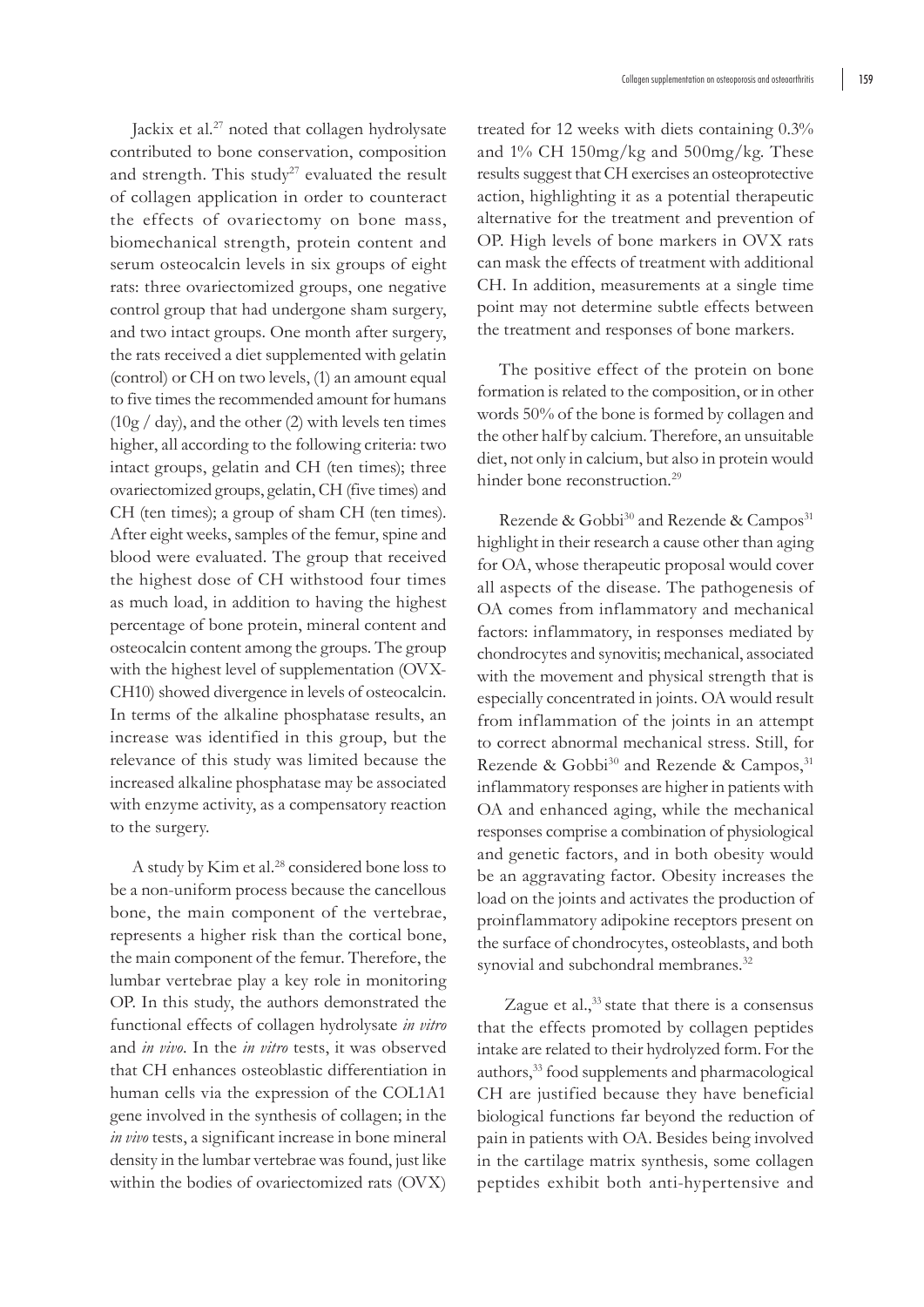cardioprotective activity, through the regulation of nitric oxide as well as the intercellular adhesion molecule and the inhibition of the converting enzyme of angiotensin I, along with antioxidant activities in different oxidation systems.

Clark et al.34 monitored 147 athletes for 24 weeks. Although there was no evidence of joint disease, this was considered to be a high risk group. The subjects were divided into two groups, one receiving a formulation containing 25ml of liquid that contained 10g of collagen hydrolysate, and another group receiving a placebo consisting of 25ml of liquid with xanthan gum. Parameters including inflammation, mobility and joint pain; pain whilst walking, standing, the joints in a state of rest, carrying objects and lifting were evaluated. There was significant improvement in the group supplemented with collagen hydrolysate in terms of pain, in all evaluated parameters, especially in the subgroup with knee arthralgia.

Oesser & Seifert<sup>35</sup> suggest that collagen hydrolysate stimulates collagen biosynthesis in chondrocytes, articular cells responsible for the synthesis, maintenance and organization of the ECM extracellular matrix. Changes in the ECM composition provoke collagen turnover which stimulates chondrocyte activity, inducing synthesis and continued remodeling. Based on their experiments and a literature review, Bello & Oesser<sup>36</sup> concluded that collagen hydrolysate administered orally may accumulate in the cartilage as well as stimulate significant increase in the synthesis of ECM macromolecules by chondrocytes.

With the assumption that certain amino acids play active roles in bone tissue, Sugihara et al.<sup>37</sup> accessed the levels of hydroxyproline (Pro-Hyp) and glycine hydroxyl (Hyp-Gly) present in the blood of five healthy subjects following oral ingestion of CH. Volunteers ingested 8g of CH dissolved in 100ml of water and blood samples were collected before; 30 minutes, and 1, 2 and 4 hours after ingestion. The concentration of Hyp-Gly and Pro-Hyp in plasma reached its peak after an hour at a proportion of 6.3% to 22.1%, respectively. After oral ingestion of CH, not only amino acids, but also di- and tripeptides are assimilated and remain for a relatively long time in human peripheral blood. It is estimated that these peptides promote cell proliferation and growth, hyaluronic acid synthesis in cultured dermal fibroblasts and synovial cells as well as the chondroprotective effect on articular cartilage. A limitation of this study is the lack of standardization in relation to sports activities. Better results could be obtained with the inclusion of athletes engaged in sports such as soccer or basketball.

In order to evaluate the anti-inflammatory potential of glycine, Hartog et al.<sup>38</sup> administered CH in different amounts, leading to ear inflammation in mice. CH was administered daily by oral gavage in the following amounts: control (0); 12.5, 25 and 50mg for three consecutive days, and inflammation was induced on the third day by the intra-dermal injection of zymosan. The plasma levels of glycine, in the collected blood samples, increased in accordance with the concentration of applied CH, suggesting its ability to neutralize locally induced inflammation, according to the reduction in ear edema, as well as reducing the production of IL-6, and lipopolysaccharide (LPS). Glycine is a non-essential amino acid found in many different proteins and is one of the major structural units of collagen, amounting to about 30% of the amino acids. The effects of glycine in inhibiting proinflammatory cytokine expression have been studied *in vitro* and confirmed in different animal models, especially for beneficial effects in reducing pain in OA of the hip and knee.<sup>38</sup>

Apart from glycine, there is a relation between the intake of collagen and hydroxyproline levels in human plasma. Hydroxyproline is an amino acid specifically present in collagen, and studies<sup>39</sup> have shown that its presence in the plasma inhibits mineralization chondrocytes and modulates the expression of the RUNX1 gene (runt-related transcription factor 1) and osteocalcin, stimulates the production of hyaluronic acid in the synovial cell cultures and increases the production of skin fibroblasts in rats.

To estimate the effective dose for beneficial effects on human health, Shigemura et al.<sup>39</sup> dosed the concentration of Hyp in human plasma from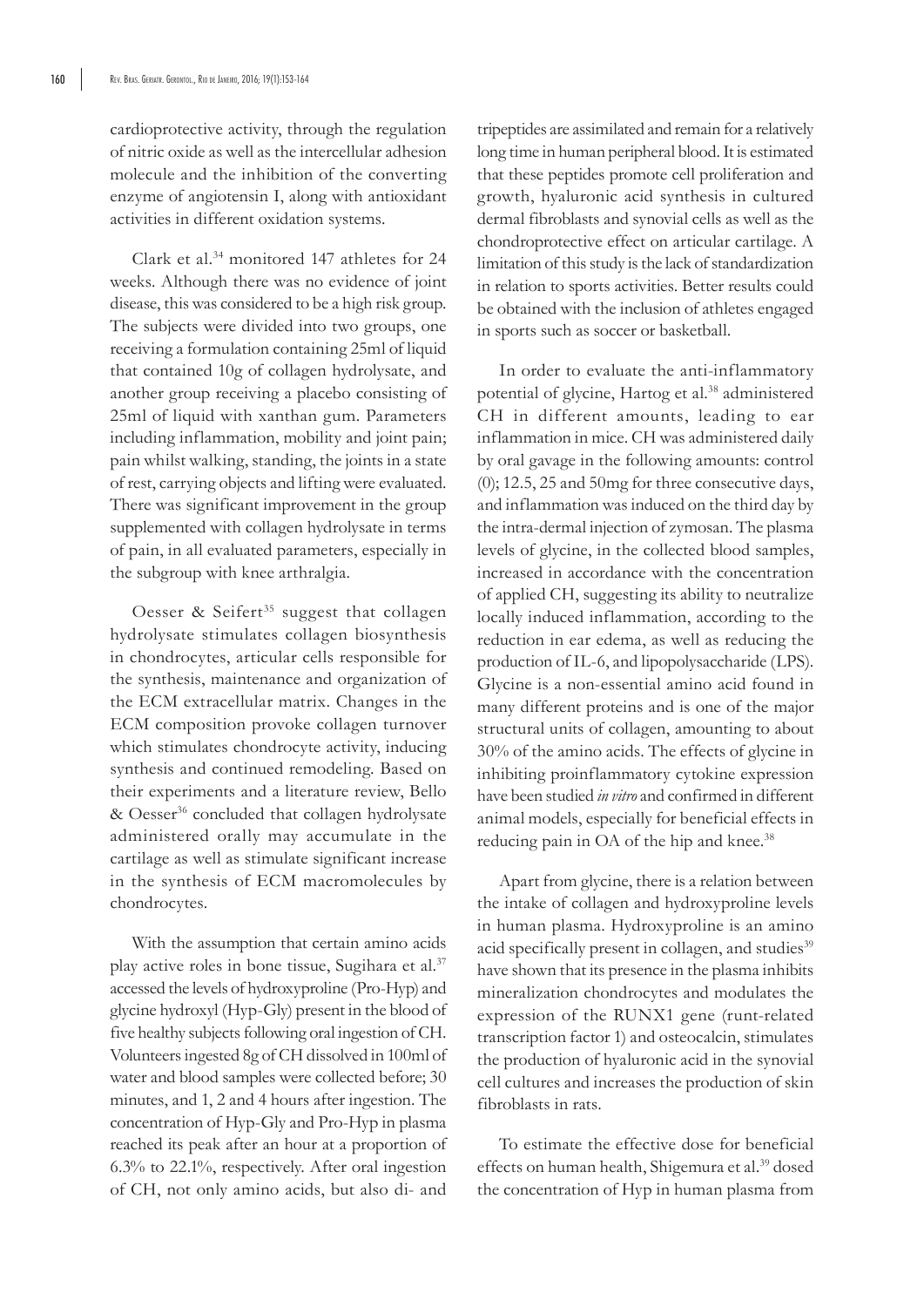different doses of CH with one week intervals between each ingestion. Four healthy adults with a mean age of 27 years, ingested 2, 10, and 25g per 65kg of body weight of CH and venous blood samples were collected before, 15, 30, 60, 120, 240 and 360 minutes after administration. According to the analyzes, the concentration of Hyp peptide increased in a dose-dependent manner 30 minutes after ingestion and reached its maximum level after two hours, and although the Hyp level reduced to two thirds of its maximum level six hours after ingestion, it was still significantly higher than before the administration of CH. The results showed that larger doses of CH cause increases in the concentration of Hyp in plasma, as well as heightening the absorption potential of the amino acids.

Bruyère et al.<sup>40</sup> evaluated the efficacy and safety of CH supplementation in a randomized doubleblind study with 200 patients of both genders, aged 50 years or older, and who suffered from joint pain. For six months half of the group of subjects received a daily dose equivalent to 1,200mg of CH and the other half received a placebo (gel cap). In terms of safety and tolerability, there was no difference between the placebo group and the CH group. As for the clinical response, by the third month of treatment there was no significant difference, however, in the sixth month, the improvement was significantly higher in the group that ingested the CH capsules.

Despite the great expectations for the positive results of studies such as Bello & Oesser,<sup>36</sup> Schadow et al.,<sup>41</sup> concluded in their clinical trials with radioactive proline in vitro models that even at high doses (10mg/ml), collagen does not exert

a stimulatory effect on collagen biosynthesis by human cartilage, regardless of the degree of change in OA. Different results can occur between studies because of differences in applied analytical methods, species, and the age and health of the joints. Furthermore, the determination of the radioactive proline incorporation rate without specific separation of total proteins does not reflect the true collagen synthesis rate, since the proline enrichment in the collagen compared to other proteins is not described. However Schadow et al.41 stated that collagen hydrolysate preparations could contain therapeutically active peptides, but extensive studies are needed, as well as clinical trials, before these are applied as nutraceuticals.

## **CONCLUSION**

Collagen hydrolysate has a positive therapeutic role in osteoporosis and osteoarthritis: potentially increasing bone mineral density, having a protective effect on articular cartilage and, primarily, providing symptomatic relief of pain. Although there is no consensus in the scientific literature searched on the collagen hydrolysate dosage to be administered, it was noted that with a daily supplementation of 8g there was an increase in glycine and proline concentration in plasma. Also, daily doses equivalent to 12g promoted a significant improvement in the symptoms of osteoarthritis and osteoporosis. However, further studies are needed to determine the pathogenic factors involved in osteoporosis and osteoarthritis, its early diagnosis, and from which stage of life it would be recommended to start supplementation, as well as the suitable dosage, in order to achieve significant therapeutic potential.

### REFERENCES

- 1. Gottlie MGV, Carvalho D, Schneider RH, Cruz IBM. Aspectos genéticos do envelhecimento e doenças associadas: uma complexa rede de interações entre genes e ambiente. Rev Bras Geriatr Gerontol [Internet] 2007 [acesso em 19 fev. 2014];10(3): 273-83. Disponível em: http://revista.unati.uerj. br/scielo.php?script=sci\_arttext&pid=S1809- 98232007000300002&lng=pt&nrm=iso
- 2. Casado l, Vianna lM, Thulerl CS. Fatores de risco para doenças crônicas não transmissíveis no Brasil: uma revisão sistemática. Rev Bras Cancerol [Internet] 2009 [acesso em 5 mar. 2014];55(4):379-88. Disponível em: http://www.inca.gov.br/rbc/n\_55/ v04/pdf/379\_revisao\_literatura1.pdf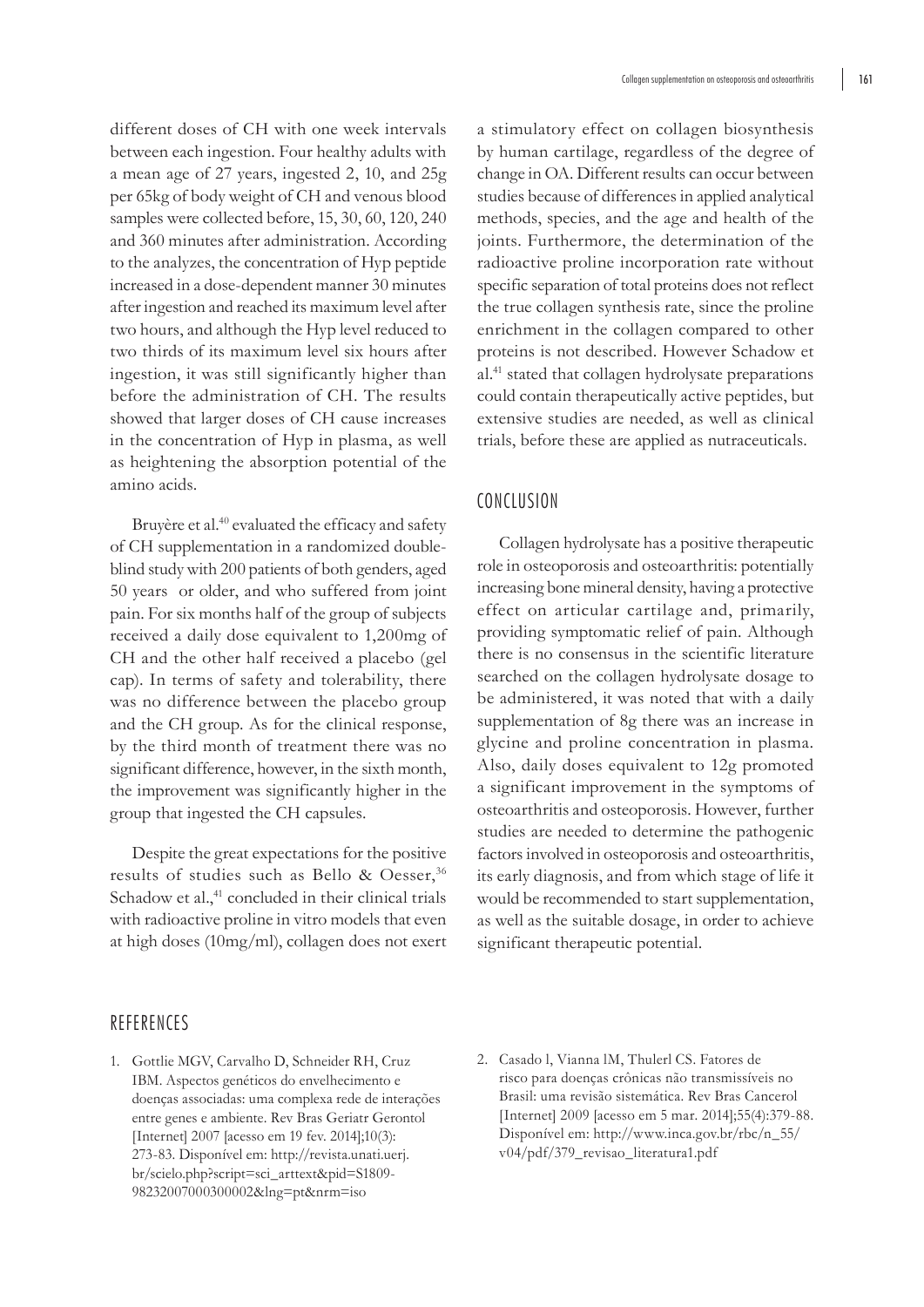- 3. Inderjeeth CA, Poland KE. Management of osteoporosis in older people. J Pharm Pract Res [Internet] 2010 [acesso em 16 fev. 2014];40(3):229- 34. Disponível em: http://jppr.shpa.org.au/lib/ pdf/2010\_09/C\_Inderjeeth\_GT.pdf
- 4. Henrotin Y, Lambert C, Couchourel D, Ripoll C, Chiotelli E. Nutraceuticals: do they represent a new era in the management of osteoarthritis? A narrative review from the lessons taken with five products. Osteoarthr Cartil [Internet] 2011 [acesso em 16 fev. 2014];19(1):1-21. Disponível em: http://www.oarsijournal.com/article/ S1063-4584(10)00358-4/fulltext
- 5. Tonge DP, Pearson MJ, Jones SW. The hallmarks of osteoarthritis and the potential to develop personalised disease-modifying pharmacological therapeutics. Osteoarthr Cartil [Internet] 2014 [acesso em 16 fev. 2014];22(5): 609-21. Disponível em: http:// www.oarsijournal.com/article/S1063-4584(14)00996- 0/fulltext
- 6. Franzen JM, Santos JMSR, Zancanaro V. Colágeno: uma abordagem para a estética. Rev Interdiscipl Estud Saúde [Internet] 2013 [acesso em 5 mar. 2014];2(2):49- 61. Disponível em: http://www.uniarp.edu.br/ periodicos/index.php/ries/article/view/161/171
- 7. Cosgrove MC, Franco OH, Granger SP, Murray PG, Mayes AE. Dietary nutrient intakes and skin-aging appearance among middle-aged American women. Am J Clin Nutr [Internet] 2007 [acesso em 8 jan. 2014];86(4):1225-31. Disponível em: http://ajcn. nutrition.org/content/86/4/1225.long
- 8. Carneiro IAF, Campino ACC, Leite F, Rodrigues CG, Santos GMM, Silva ARA. Envelhecimento populacional e os desafios para o sistema de saúde brasileiro [Internet] . São Paulo: IESS; 2013. Disponível em: http://www.ibedess.org.br/imagens/ biblioteca/939\_envelhecimentopop2013.pdf
- 9. Alves lC, Leimann BCQ, Vasconcelos MEL, Carvalho MS, Vasconcelos AGG, Fonseca TCO, et al. A influência das doenças crônicas na capacidade funcional dos idosos do Município de São Paulo, Brasil. Cad Saúde Pública [Internet] 2007 [acesso em 19 jan 2014];23(8):1924-30. Disponível em: http://www.scielo.br/scielo.php?script=sci\_ arttext&pid=S0102-311X2007000800019
- 10. Lewiecki EM. Current and emerging pharmacologic therapies for the management of postmenopausal osteoporosis. J Women's Health [Internet] 2009 [acesso em 22 fev 2014];18(10):1615-26. Disponível em: http://online.liebertpub.com/doi/ pdfplus/10.1089/jwh.2008.1086
- 11. Lotz M, Martel-Pelletier J, Christiansen C, Brandi ML, Bruyère O, Chapurlat R, et al. Value of biomarkers in osteoarthritis: current status and perspectives. Ann Rheum Dis [Internet] 2013 [acesso em 1 maio 2014];72(11):1756-63. Disponível em: http://www.ncbi.nlm.nih.gov/pmc/articles/ PMC3812859
- 12. Staines KA, Pollard AS, Mcgonnell IM, Farquharson C, Pitsillides AA. Cartilage to bone transitions in health and disease. J Endocrinol [Internet] 2013 [acesso em 15 maio 2014];219(1):1-12. Disponível em: http://www.ncbi.nlm.nih.gov/pmc/articles/ PMC3769078/
- 13. Suantawee T, Tantavisut S, Adisakwattana S, Tanavalee A, Yuktanandana P, Anomasiri W, et al. Oxidative stress, vitamin E, and antioxidant capacity in knee osteoarthritis. J Clin Diagn Res [Internet] 2013 [acesso em 30 de maio 2014];7(9):1855-9. Disponível em: http://www.ncbi.nlm.nih.gov/pmc/ articles/PMC3809620/
- 14. Vermeij EA, Koenders ML, Blom AB, Arntz OJ, Bennink MB, Van Den Berg WB, et al. In vivo molecular imaging of cathepsin and matrix metalloproteinase activity discriminates between arthritic and osteoarthritic processes in mice. Mol Imaging 2014;13(2):1-10.
- 15. Vista ES, Lau CS. What about supplements for osteoarthritis?: A critical and evidenced-based review. Int J Rheum Dis 2011;14(2):152–8.
- 16. Prestes RC. Colágeno e seus derivados: características e aplicações em produtos cárneos. UNOPAR Cient Ciênc Biol Saúde [Internet] 2013 [acesso em jan. 2014];15(1):65-74. Disponível em: http://bases.bireme. br/cgi-bin/wxislind.exe/iah/online/?IsisScript=iah/ iah.xis&src=google&base=LILACS&lang=p&nextAc tion=lnk&exprSearch=661307&indexSearch=ID
- 17. Roman JA, Sgarbieri VC. Caracterização físicoquímica do isolado protéico de soro de leite e gelatina de origem bovina. Braz J Food Technol [Internet] 2007 [acesso em 19 jan. 2014];10(2):137-43. Disponível em: http://www.sncsalvador.com.br/artigos/ caracterizaco-fisico-quimica-isolado-proteico-sorode-leite-gelatina-bovina.pdf
- 18. Frenhani PB, Burini RC. Mecanismos de absorção de aminoácidos e oligopeptídios. Controle e implicações na dietoterapia humana. Arq Gastroenterol [Internet] 1999 [acesso jan. 2014];36(4):227-37. Disponível em: http://www.scielo.br/scielo.php?script=sci\_arttext&p id=S0004-28031999000400011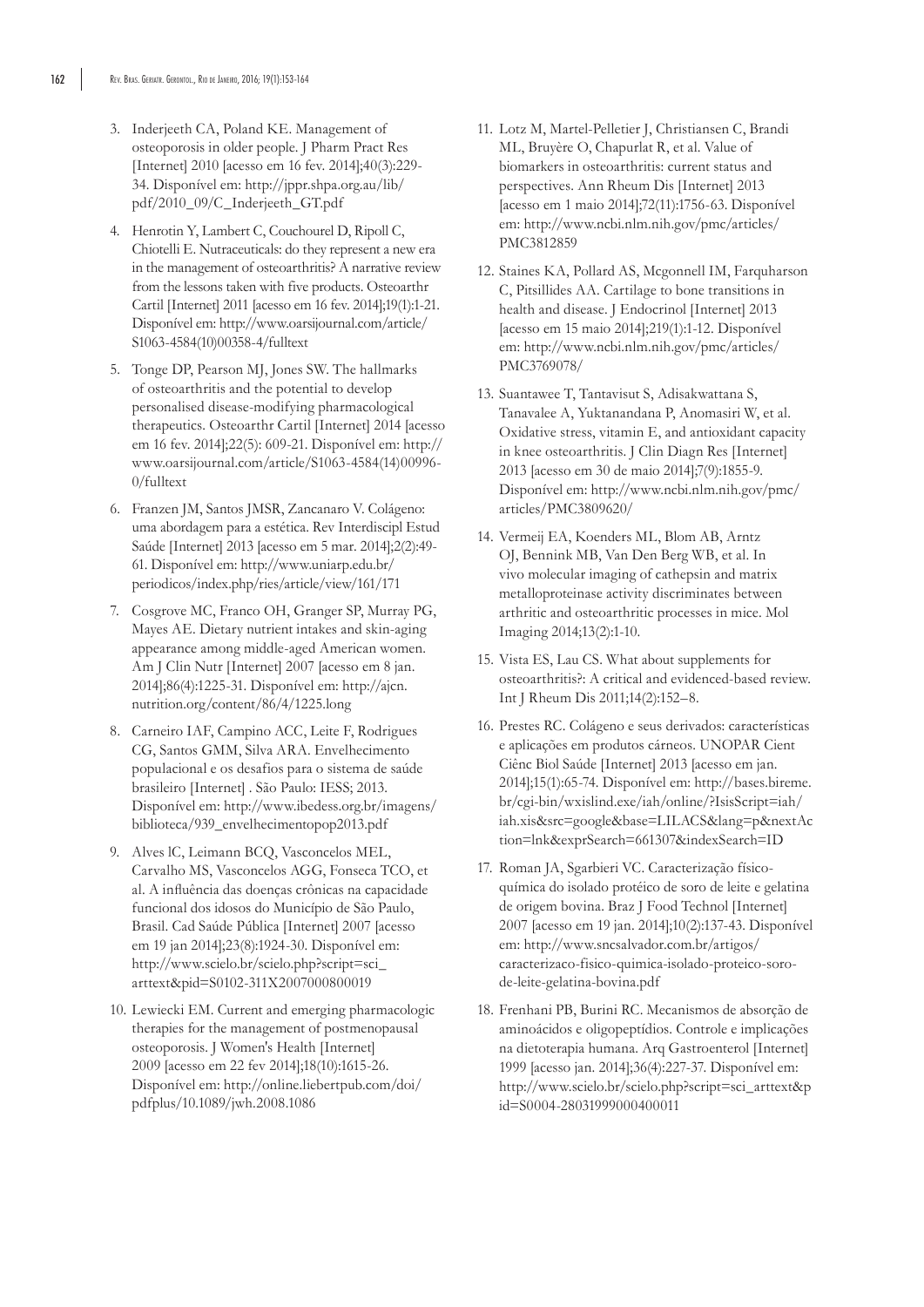- 19. Oesser S, Adam M, Babel W, Seifert J. Oral administration of 14C labeled gelatin hydrolysate leads to an accumulation of radioactivity in cartilage of mice (C57/BL). J Nutr [Internet] 1999 [acesso em 19 de jan. 2014];129(10):1891-5. Disponível em: http:// jn.nutrition.org/content/129/10/1891.full.pdf+htm
- 20. Prestes RC, Golunski SM, Toniazzo G, Kempka AP, DiLuccio M. Caracterização da fibra de colágeno, gelatina e colágeno hidrolisado. Rev Bras Prod Agroindustr [Internet] 2013 [acesso em 5 maio 2014];15(4):375-82. Disponível em: http://www.deag. ufcg.edu.br/rbpa/rev154/Art1546.pdf
- 21. Silva TF, Penna ALB. Colágeno: características químicas e propriedades funcionais. Rev Inst Adolfo Lutz [Internet] 2012 [acesso em 3 maio 2014];71(3):530-9. Disponível em: http://revistas.bvsvet.org.br/rialutz/article/view/5336/4600
- 22. Bobinac D, Marinovic M, Bazdulj E, Cvijanovic O, Celic T, Maric I, et al. Microstructural alterations of femoral head articular cartilage and subchondralbone in osteoarthritis and osteoporosis. Osteoarthr Cartil [Internet] 2013 [acesso em 16 maio 2014];21(11):1724- 30. Disponível em: http://www.oarsijournal.com/ article/S1063-4584(13)00866-2/fulltext
- 23. Kamimura M, Nakamura Y, Ikegami S, Mukaiyama K, Uchiyama S, Kato K. The pathophysiology of primary hip osteoarthritis may originate from bone alterations. Open Rheumatol J [Internet] 2013 [acesso em 15 maio 2014];7: 112-8. Disponível em: http:// www.ncbi.nlm.nih.gov/pmc/articles/PMC3866704/
- 24. Hays NP, Kim H, Wells AM, Kajkenova O, Evans WJ. Effects of whey and fortified collagen hydrolysate protein supplements on nitrogen balance and body composition in older women. J Am Diet Assoc 2009;109(6):1082-87.
- 25. Takeda S, Jong-Hoon P, Kawashima E, Ezawa I, Omi N. Hydrolyzed collagen intake increases bone mass of growing rats trained with running exercise. J Int Soc Sports Nutr [Internet] 2013 [acesso em 6 maio 2014];10(35). Disponível em: http://www.jissn.com/ content/pdf/1550-2783-10-35.pdf
- 26. Guillerminet F, Beaupied H, Fabien-SouléV, Tomé D, Benhamou CL, Roux C, et al. A. Hydrolyzed collagen improves bone metabolism and biomechanical parameters in ovariectomized mice: an in vitro and in vivo study. Bone 2010;46(3):827-34.
- 27. Jackix EA, Cúneo F, Amaya-Farfan J, Assunção JV, Quintaes KD. A food supplement of hydrolyzed collagen improves compositionaland biodynamic characteristics of vertebrae in ovariectomizedrats. J Med Food 2010;13(6):1-6.
- 28. Kim HK, Kim MG, Leem KH. Osteogenic activity of collagen peptide via ERK/MAPK pathway mediated boosting of collagen synthesis and its therapeutic efficacy in osteoporotic bone by backscattered electron imaging and microarchitecture analysis. Molecules [Internet] 2013 [acesso em 15 maio 2014];18(12):15474-89. Disponível em: http:// www.mdpi.com/1420-3049/18/12/15474
- 29. Montilla RNG, Aldrighi JM, Marucci MFN. Relação cálcio/proteína da dieta de mulheres no climatério. Rev Assoc Med Bras [Internet] 2004 [acesso em 5 maio 2014];50(1):52-4. Disponível em: http://www.scielo.br/scielo.php?pid=S0104- 42302004000100035&script=sci\_arttext
- 30. Rezende MU, Gobbi RG. Tratamento medicamentoso da osteoartrose do joelho. Rev Bras Ortop [Internet] 2009 [acesso em 8 maio 2014];44(1):14-9. Disponível em: http://www.scielo.br/scielo.php?pid=S0102- 36162009000100002&script=sci\_arttext
- 31. Rezende UM, Campos GC. A osteoartrite é uma doença mecânica ou inflamatória? Rev Bras Ortop [Internet] 2013 [acesso em 1 maio 2014];48(6):471-4. Disponível em: http://www.rbo.org.br/PDF/48-6 port/07-87.pdf
- 32. King IK, March I, Anandacoomarasamy A. Obesity & osteoarthritis. Indian J Med Res [Internet] 2013 [acesso em 15 maio 2014];138(2);185-93. Disponível em: http://www.ncbi.nlm.nih.gov/pmc/articles/ PMC3788203/
- 33. Zague V, Freitas V, Rosa MC, Castro GA, Jaeger RG, Santelli GM. Collagen hydrolysate intake increases skin collagen expression and suppresses matrix metalloproteinase 2 activity. J Med Food [Internet] 2011 [acesso em 6 maio 2014];14(6):618-24. Disponível em: http://online.liebertpub.com/doi/abs/10.1089/ jmf.2010.0085
- 34. Clark KL, Sebastianelli W, Flechsenhar KR, Aukermann DF, Meza F, Millard RL, et al. 24-Week study on the use of collagen hydrolysate as a dietary supplement in athletes with activity-related joint pain. Curr Med Res Opin 2008;24(5):1485-96.
- 35. Oesser S, Seifert J. Stimulation of type II collagen biosynthesis and secretion in bovine chondrocytes cultured with degraded collagen. Cell Tissue Res 2003;311(3):393-9.
- 36. Bello AE, Oesser S. Collagen hydrolysate for the treatment of osteoarthritis and other joint disorders: a review of the literature. Curr Med Res Opin 2006;22(11):2221-32.